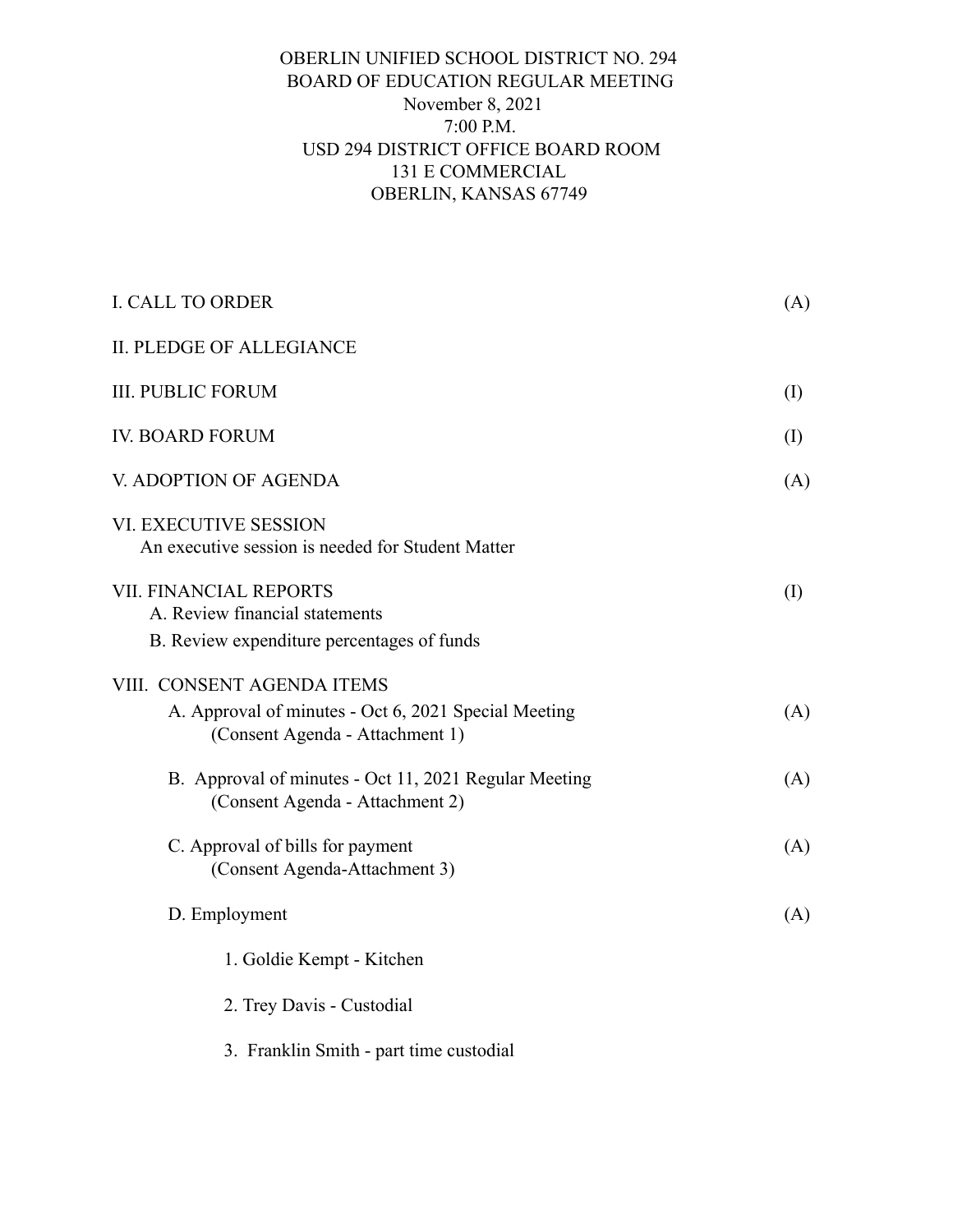|                        | E. Resignations<br>1. Brandon Gehring - Drivers Education                                                                                                                                                                                                                      | (A)                        |
|------------------------|--------------------------------------------------------------------------------------------------------------------------------------------------------------------------------------------------------------------------------------------------------------------------------|----------------------------|
|                        | 2. Trey Davis - Custodial                                                                                                                                                                                                                                                      |                            |
|                        | IX. ANNUAL AGENDA ITEMS AND REPORTS<br>Open to Board Member Reports/Discussion                                                                                                                                                                                                 | $\left( \mathrm{I}\right)$ |
|                        | X. ITEMS FOR DISCUSSION<br>A. Lacey Tally - Mentoring with at-risk students                                                                                                                                                                                                    | (D)                        |
| В.                     | Mrs. Breth - Wendy Scott - Editorial on Summit<br>(Items for Discussion attachment 4)                                                                                                                                                                                          |                            |
|                        | C. Mrs. Breth - Happenings at the high school                                                                                                                                                                                                                                  |                            |
|                        | D. Mr. Gehring - Happenings at the elementary school                                                                                                                                                                                                                           |                            |
| Е.                     | <b>Board Committees Updates</b><br>(Items for Discussion attachment 5)                                                                                                                                                                                                         |                            |
|                        | F. December 13, 2021 Regular Meeting (5:30 pm)                                                                                                                                                                                                                                 |                            |
| XI. ACTION ITEMS       | A. RECOMMENDATION FOR SITE COUNCIL<br>Brandon Gehring recommends Quinton Cook for OES site Council<br>Brenda Breth recommends Gary Walter for DCHS Site Council                                                                                                                | (A)                        |
|                        | B. APPROVAL OF 2021-2022 BOARD GOALS<br>Strategic plan goals - presented by Dr. Hart KASB<br>(Action Items - attachment 6)                                                                                                                                                     | (A)                        |
|                        | C. APPROVAL OF DONATION TO OES FOR STUDENT NEEDS<br>OES received a donation from the Steve Cullen Memorial Fund<br>in the amount of \$423.00, and further donations to this fund, to be used for<br>student needs.                                                             | (A)                        |
| $\bullet$<br>$\bullet$ | XII. INFORMATION ITEMS<br>A. SUPERINTENDENT'S INFORMATION FORUM<br>Crisis Management Plan update<br><b>ESSER III Meeting update</b><br>Supt Council Meeting update<br>Curriculum Committee update<br>Tiered Individual Support<br>Share school data with the board in December | $\rm(I)$                   |

## B. BOARD MEMBER WORKSHOP OPPORTUNITIES (I)

● Advocacy Updates through KASB on Fridays 12:00-1:00